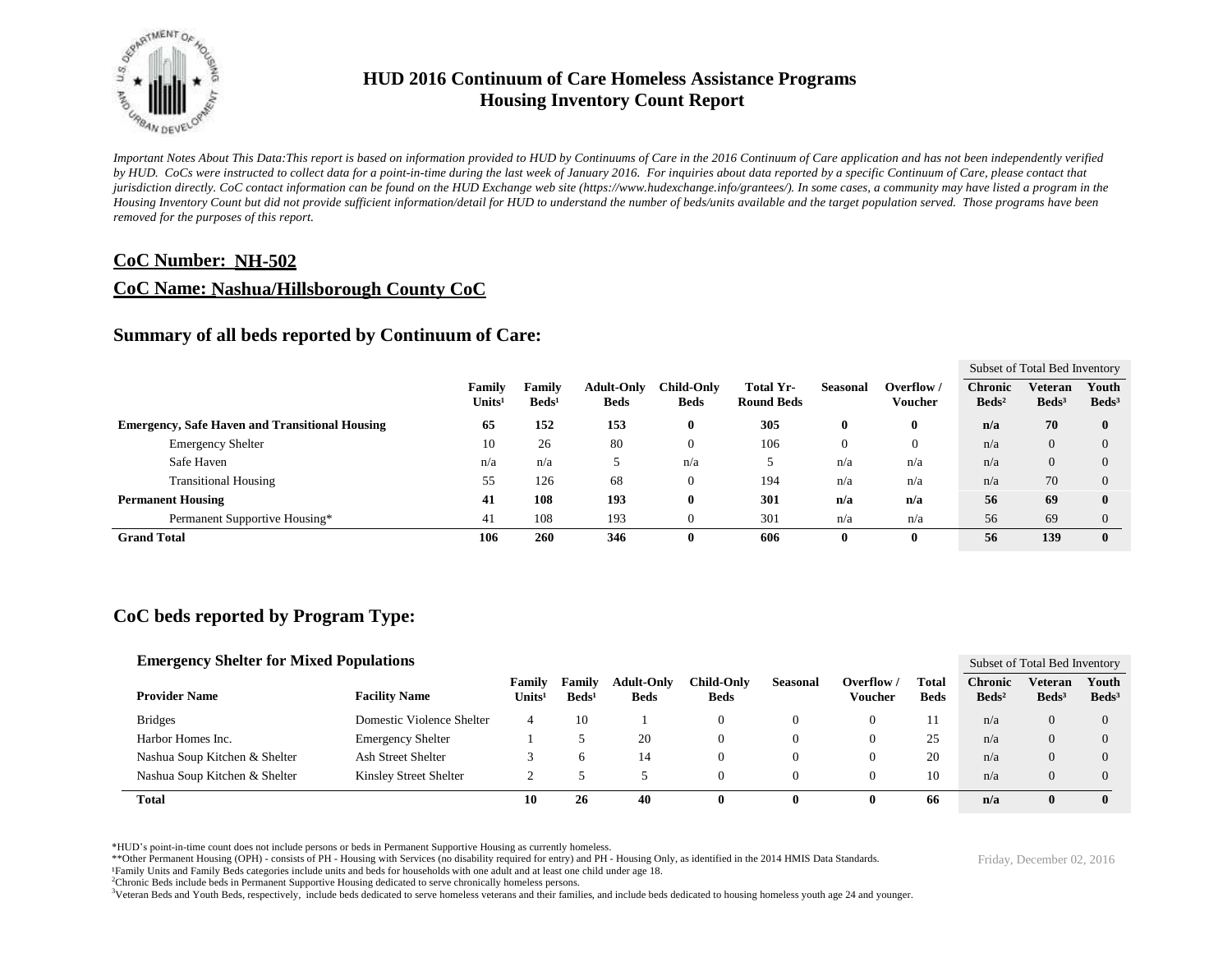

*Important Notes About This Data:This report is based on information provided to HUD by Continuums of Care in the 2016 Continuum of Care application and has not been independently verified by HUD. CoCs were instructed to collect data for a point-in-time during the last week of January 2016. For inquiries about data reported by a specific Continuum of Care, please contact that jurisdiction directly. CoC contact information can be found on the HUD Exchange web site (https://www.hudexchange.info/grantees/). In some cases, a community may have listed a program in the Housing Inventory Count but did not provide sufficient information/detail for HUD to understand the number of beds/units available and the target population served. Those programs have been removed for the purposes of this report.*

| <b>Emergency Shelter for Adult Individuals</b>             |                             |                              |                             |                                  |                                  |                 |                              |                             | Subset of Total Bed Inventory       |                                     |                            |
|------------------------------------------------------------|-----------------------------|------------------------------|-----------------------------|----------------------------------|----------------------------------|-----------------|------------------------------|-----------------------------|-------------------------------------|-------------------------------------|----------------------------|
| <b>Provider Name</b>                                       | <b>Facility Name</b>        | Family<br>Units <sup>1</sup> | Family<br>$\text{Beds}^1$   | <b>Adult-Only</b><br><b>Beds</b> | <b>Child-Only</b><br><b>Beds</b> | <b>Seasonal</b> | Overflow /<br><b>Voucher</b> | <b>Total</b><br><b>Beds</b> | <b>Chronic</b><br>$\text{Beds}^2$   | <b>Veteran</b><br>$\text{Beds}^3$   | Youth<br>Beds <sup>3</sup> |
| Southern New Hampshire Rescue Missio                       | <b>Emergency Shelter</b>    | $\mathbf{0}$                 | $\boldsymbol{0}$            | 40                               | $\mathbf{0}$                     | $\overline{0}$  | $\mathbf{0}$                 | 40                          | n/a                                 | $\overline{0}$                      | $\mathbf{0}$               |
| <b>Total</b>                                               |                             | $\mathbf{0}$                 | 0                           | 40                               | $\bf{0}$                         | $\bf{0}$        | $\mathbf{0}$                 | 40                          | n/a                                 | $\mathbf{0}$                        | $\bf{0}$                   |
| <b>Safe Haven Adult Individuals</b>                        |                             |                              |                             |                                  |                                  |                 |                              |                             |                                     | Subset of Total Bed Inventory       |                            |
| <b>Provider Name</b>                                       | <b>Facility Name</b>        | Family<br>Units <sup>1</sup> | Family<br>$\text{Beds}^1$   | <b>Adult-Only</b><br><b>Beds</b> | <b>Child-Only</b><br><b>Beds</b> | <b>Seasonal</b> | Overflow /<br><b>Voucher</b> | <b>Total</b><br><b>Beds</b> | <b>Chronic</b><br>$\text{Beds}^2$   | <b>Veteran</b><br>$\text{Beds}^3$   | Youth<br>Beds <sup>3</sup> |
| Harbor Homes Inc.                                          | Safe Haven                  | $\mathbf{0}$                 | $\overline{0}$              | 5                                | n/a                              | n/a             | n/a                          | 5                           | n/a                                 | $\overline{0}$                      | n/a                        |
| <b>Total</b>                                               |                             | $\bf{0}$                     | $\bf{0}$                    | 5                                | $\bf{0}$                         | n/a             | n/a                          | 5                           | n/a                                 | $\bf{0}$                            | n/a                        |
| <b>Transitional Housing for Families<sup>1</sup></b>       |                             |                              |                             |                                  |                                  |                 |                              |                             | Subset of Total Bed Inventory       |                                     |                            |
| <b>Provider Name</b>                                       | <b>Facility Name</b>        | Family<br>Units <sup>1</sup> | Family<br>Beds <sup>1</sup> | <b>Adult-Only</b><br><b>Beds</b> | <b>Child-Only</b><br><b>Beds</b> | <b>Seasonal</b> | Overflow /<br><b>Voucher</b> | <b>Total</b><br><b>Beds</b> | <b>Chronic</b><br>Beds <sup>2</sup> | <b>Veteran</b><br>Beds <sup>3</sup> | Youth<br>Beds <sup>3</sup> |
| Greater Nashua Interfaith Hospitality Net Anne Marie House |                             | 12                           | 26                          | $\mathbf{0}$                     | $\mathbf{0}$                     | n/a             | n/a                          | 26                          | n/a                                 | $\overline{0}$                      | $\mathbf{0}$               |
| <b>Total</b>                                               |                             | 12                           | 26                          | $\bf{0}$                         | $\bf{0}$                         | n/a             | n/a                          | 26                          | n/a                                 | $\mathbf{0}$                        | $\bf{0}$                   |
| <b>Transitional Housing for Mixed Populations</b>          |                             |                              |                             |                                  |                                  |                 |                              |                             |                                     | Subset of Total Bed Inventory       |                            |
| <b>Provider Name</b>                                       | <b>Facility Name</b>        | Family<br>Units <sup>1</sup> | Family<br>$\text{Beds}^1$   | <b>Adult-Only</b><br><b>Beds</b> | <b>Child-Only</b><br><b>Beds</b> | <b>Seasonal</b> | Overflow /<br><b>Voucher</b> | <b>Total</b><br><b>Beds</b> | <b>Chronic</b><br>$\text{Beds}^2$   | <b>Veteran</b><br>$\text{Beds}^3$   | Youth<br>Beds <sup>3</sup> |
| <b>Bridges</b>                                             | <b>Transitional Housing</b> | 11                           | 26                          | $\mathbf{0}$                     | $\mathbf{0}$                     | n/a             | n/a                          | 26                          | n/a                                 | $\boldsymbol{0}$                    | $\boldsymbol{0}$           |
| Harbor Homes Inc.                                          | <b>Buckingham Place</b>     | 5                            | 10                          | 15                               | $\mathbf{0}$                     | n/a             | n/a                          | 25                          | n/a                                 | 25                                  | $\mathbf{0}$               |
| Marguerite's Place. Inc.                                   | Marguerite's Place          | 10                           | 23                          | $\theta$                         | $\mathbf{0}$                     | n/a             | n/a                          | 23                          | n/a                                 | $\theta$                            | $\overline{0}$             |
| The Front Door Agency                                      | <b>Transitional Housing</b> | 17                           | 41                          | $\mathbf{0}$                     | $\mathbf{0}$                     | n/a             | n/a                          | 41                          | n/a                                 | $\overline{0}$                      | $\boldsymbol{0}$           |
| <b>Total</b>                                               |                             | 43                           | 100                         | 15                               | $\bf{0}$                         | n/a             | n/a                          | 115                         | n/a                                 | 25                                  | $\bf{0}$                   |

\*HUD's point-in-time count does not include persons or beds in Permanent Supportive Housing as currently homeless.

\*\*Other Permanent Housing (OPH) - consists of PH - Housing with Services (no disability required for entry) and PH - Housing Only, as identified in the 2014 HMIS Data Standards.

¹Family Units and Family Beds categories include units and beds for households with one adult and at least one child under age 18.

<sup>2</sup>Chronic Beds include beds in Permanent Supportive Housing dedicated to serve chronically homeless persons.

<sup>3</sup>Veteran Beds and Youth Beds, respectively, include beds dedicated to serve homeless veterans and their families, and include beds dedicated to housing homeless youth age 24 and younger.

Friday, December 02, 2016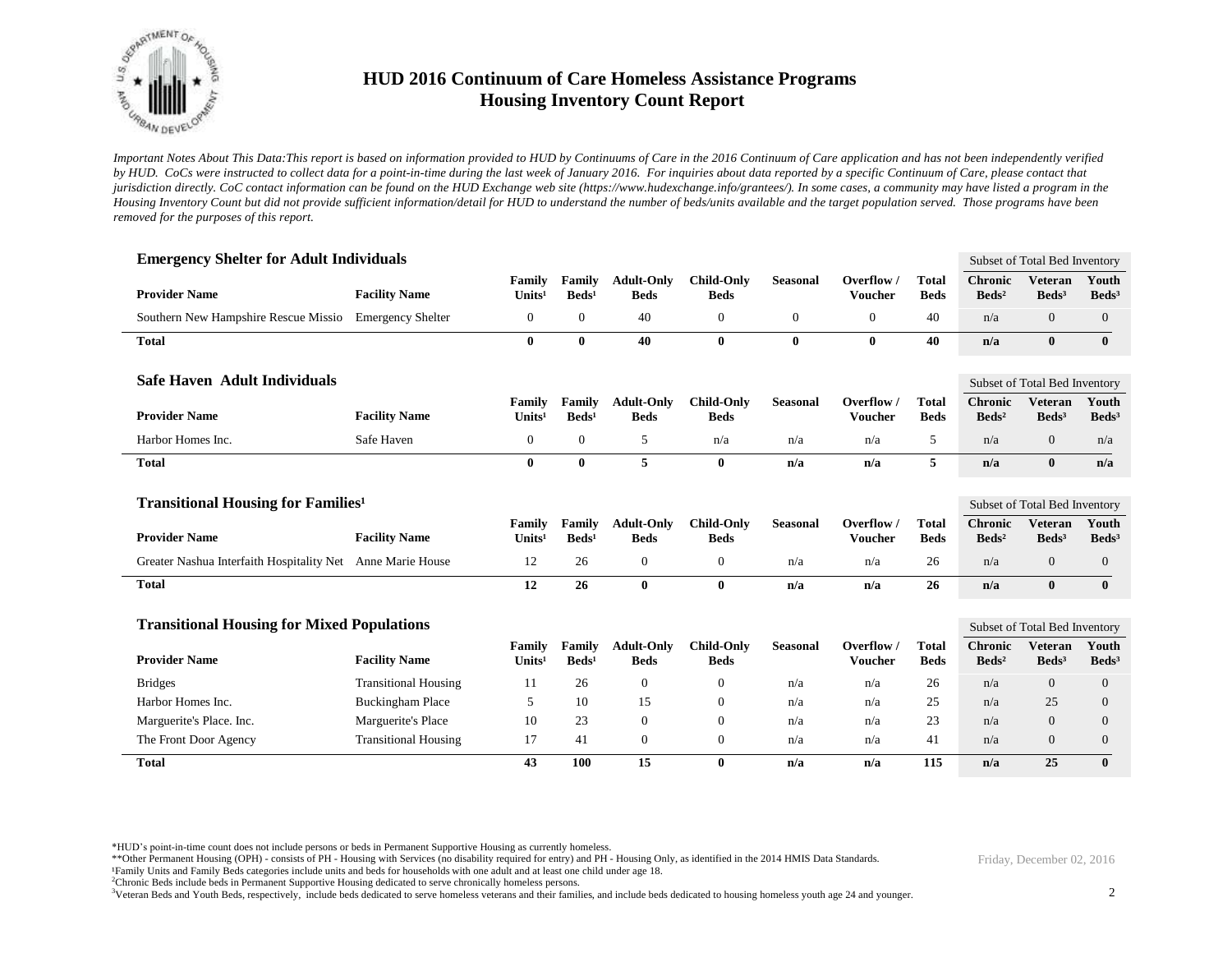

*Important Notes About This Data:This report is based on information provided to HUD by Continuums of Care in the 2016 Continuum of Care application and has not been independently verified by HUD. CoCs were instructed to collect data for a point-in-time during the last week of January 2016. For inquiries about data reported by a specific Continuum of Care, please contact that jurisdiction directly. CoC contact information can be found on the HUD Exchange web site (https://www.hudexchange.info/grantees/). In some cases, a community may have listed a program in the Housing Inventory Count but did not provide sufficient information/detail for HUD to understand the number of beds/units available and the target population served. Those programs have been removed for the purposes of this report.*

| <b>Transitional Housing for Adult Individuals</b> |                                    |                         |                             |                                  |                           |                 |                       |                      |                                     | Subset of Total Bed Inventory |                            |  |  |
|---------------------------------------------------|------------------------------------|-------------------------|-----------------------------|----------------------------------|---------------------------|-----------------|-----------------------|----------------------|-------------------------------------|-------------------------------|----------------------------|--|--|
| <b>Provider Name</b>                              | <b>Facility Name</b>               | Family<br>$\bf Units^1$ | Family<br>Beds <sup>1</sup> | <b>Adult-Only</b><br><b>Beds</b> | Child-Only<br><b>Beds</b> | <b>Seasonal</b> | Overflow /<br>Voucher | Total<br><b>Beds</b> | <b>Chronic</b><br>Beds <sup>2</sup> | Veteran<br>Beds <sup>3</sup>  | Youth<br>Beds <sup>3</sup> |  |  |
| Harbor Homes Inc.                                 | Dalianis House                     | $\theta$                | 0                           | 20                               |                           | n/a             | n/a                   | 20                   | n/a                                 | 20                            | $\Omega$                   |  |  |
| Harbor Homes Inc.                                 | Veterans SMI TH                    | $\overline{0}$          | 0                           |                                  | 0                         | n/a             | n/a                   |                      | n/a                                 |                               | $\overline{0}$             |  |  |
| Harbor Homes Inc.                                 | <b>Veterans FIRST</b>              | $\theta$                | 0                           | 20                               | O                         | n/a             | n/a                   | 20                   | n/a                                 | 20                            | $\Omega$                   |  |  |
| Nashua Children's Home                            | <b>Transitional Living Program</b> | $\theta$                |                             |                                  |                           | n/a             | n/a                   | 8                    | n/a                                 | $\Omega$                      | $\Omega$                   |  |  |
| <b>Total</b>                                      |                                    | 0                       | 0                           | 53                               | o                         | n/a             | n/a                   | 53                   | n/a                                 | 45                            | $\mathbf{0}$               |  |  |

| <b>Permanent Supportive Housing for Mixed Populations</b> |                       |                              |                           |                                  |                                  |                 |                              |                      | Subset of Total Bed Inventory     |                              |                            |  |
|-----------------------------------------------------------|-----------------------|------------------------------|---------------------------|----------------------------------|----------------------------------|-----------------|------------------------------|----------------------|-----------------------------------|------------------------------|----------------------------|--|
| <b>Provider Name</b>                                      | <b>Facility Name</b>  | Family<br>Units <sup>1</sup> | Family<br>$\text{Beds}^1$ | <b>Adult-Only</b><br><b>Beds</b> | <b>Child-Only</b><br><b>Beds</b> | <b>Seasonal</b> | Overflow /<br><b>Voucher</b> | Total<br><b>Beds</b> | <b>Chronic</b><br>$\text{Beds}^2$ | Veteran<br>Beds <sup>3</sup> | Youth<br>Beds <sup>3</sup> |  |
| Harbor Homes Inc.                                         | Permanent Housing III |                              | 5                         | 48                               | $\mathbf{0}$                     | n/a             | n/a                          | 53                   | 8                                 | $\overline{0}$               | $\Omega$                   |  |
| Harbor Homes Inc.                                         | Permanent Housing II  | 4                            | Õ.                        | 10                               | $\mathbf{0}$                     | n/a             | n/a                          | 18                   | 4                                 | $\theta$                     | $\Omega$                   |  |
| Harbor Homes Inc.                                         | Permanent Housing V   | 4                            | 10                        | 8                                | $\overline{0}$                   | n/a             | n/a                          | 18                   | 5                                 | $\theta$                     | $\theta$                   |  |
| Harbor Homes Inc.                                         | Permanent Housing VI  |                              | 2                         | 4                                | $\mathbf{0}$                     | n/a             | n/a                          | 6                    | $\gamma$                          | $\theta$                     | $\Omega$                   |  |
| Harbor Homes Inc.                                         | Permanent Housing IV  | $\bigcap$<br>∠               |                           | 8                                | $\overline{0}$                   | n/a             | n/a                          | 12                   | $\overline{4}$                    | $\Omega$                     | $\Omega$                   |  |
| MP Housing Inc.                                           | MP Housing            | 10                           | 30                        | $\theta$                         | $\overline{0}$                   | n/a             | n/a                          | 30                   | $\Omega$                          | $\Omega$                     | $\Omega$                   |  |
| The Front Door Agency                                     | Amherst St            | $\overline{c}$               | 4                         | $\theta$                         | $\mathbf{0}$                     | n/a             | n/a                          | 4                    | $\Omega$                          | $\theta$                     | $\Omega$                   |  |
| The Front Door Agency                                     | <b>Shattuck Place</b> | 6                            | 18                        | $\theta$                         | $\overline{0}$                   | n/a             | n/a                          | 18                   | $\overline{0}$                    | $\overline{0}$               | $\Omega$                   |  |
| <b>VASH</b>                                               | <b>VASH</b>           | 11                           | 27                        | 42                               | $\mathbf{0}$                     | n/a             | n/a                          | 69                   | $\Omega$                          | 69                           | $\Omega$                   |  |
| <b>Total</b>                                              |                       | 41                           | 108                       | 120                              | $\mathbf{0}$                     | n/a             | n/a                          | 228                  | 23                                | 69                           | $\mathbf{0}$               |  |

\*HUD's point-in-time count does not include persons or beds in Permanent Supportive Housing as currently homeless.

\*\*Other Permanent Housing (OPH) - consists of PH - Housing with Services (no disability required for entry) and PH - Housing Only, as identified in the 2014 HMIS Data Standards.

¹Family Units and Family Beds categories include units and beds for households with one adult and at least one child under age 18.

<sup>2</sup>Chronic Beds include beds in Permanent Supportive Housing dedicated to serve chronically homeless persons.

<sup>3</sup>Veteran Beds and Youth Beds, respectively, include beds dedicated to serve homeless veterans and their families, and include beds dedicated to housing homeless youth age 24 and younger.